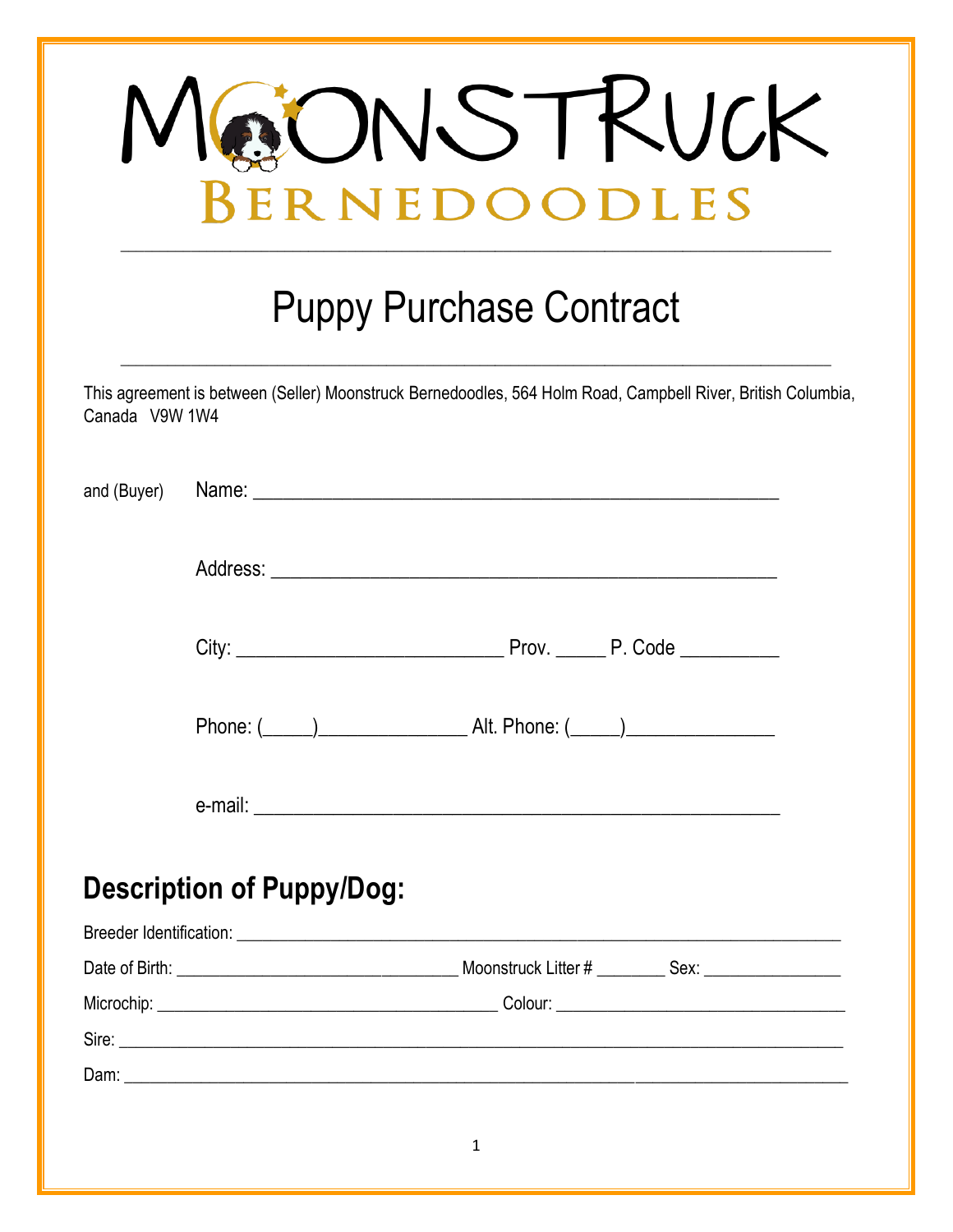## **It is agreed between the Seller and Buyer as follows:**

This puppy is sold with the following contract and health guarantee. Puppy is sold with six (6) weeks of FREE Trupanion Health Insurance. If Buyer does not activate this insurance within 24 hours of possession of this puppy, the health warranty will be VOID. This puppy is sold in healthy condition. Puppy has had 1 set of core vaccinations and has been dewormed. Vaccination and worming records will be provided to the Buyer. Buyer is required to take puppy/dog to a licensed veterinarian within 72 hours of taking possession of the animal. Puppy is guaranteed to be in good health and free of communicable disease at this time. If, upon examination, the veterinarian finds that said puppy is not in good health, the Buyer must notify the Seller within 24 hours. Buyer shall return the puppy to the Seller with all of the veterinarian documentations. Seller shall replace said puppy with another puppy of equal value as soon as one is available. Buyer is responsible for all shipping costs. Seller has no obligation to reimburse Buyer for any costs incurred, i.e., medical, shipping, crate, etc. Puppy is to return in the same condition it was received.

The Buyer agrees that any and all transportation cost, to and/or from the Seller's premises, will be at the cost and sole responsibility of the buyer. Only after the full amount of the agreed upon amount is paid, may the puppy be removed from the Sellers premises. If the balance is left unpaid by the puppy's 56<sup>th</sup> day from birth, this agreement shall be cancelled at the Sellers option and Buyer shall forfeit the deposit given hereunder. Under no circumstance will any \$500 service retainer fees be refunded before or after the puppy's birth or upon its return.

Buyer agrees this dog is not sold as a breeding animal and will never be bred intentionally or accidentally. Buyer agrees to OFA Hips/Elbows, CERF eyes and run a full DNA panel appropriate to the breed mix through Paw Print Genetics and pay an additional \$12,000CAD for breeding rights.

| Puppy Purchase Price: \$ | Paid In Full on (mm/dd/yyyy) |
|--------------------------|------------------------------|
|                          |                              |
|                          |                              |

Sellers Signature: etc. and a seller surface signature:  $\Box$  Buyers Signature:

Buyer has been provided with the Moonstruck Bernedoodles Handbooks. Buyer agrees to follow the guidelines set out in the handbooks to maximize the health and sound temperament of this puppy. Failure or refusal to follow the guidelines, particularly in the areas of vaccination, nutrition, physical health, socialization and training, will result in a VOID of WARRANTY. There are so many mistakes that dog owners make, that a breeder has no control over, which affects the physical and mental health of a dog.

The Seller guarantees this puppy against OFA Hip and Elbow Dysplasia until the puppy is 30 months of age. The Moonstruck Bernedoodles Handbook "Health & Wellness" has a section that explains the process of OFA certification. A guideline handout sheet has been included to provided exercise and activity guidelines that are age appropriate and will help reduce injury in a growing puppy that is often the cause of dysplasia.

Seller warrants the hips of this puppy to meet OFA certification Excellent, Good or Fair and elbows to be Normal. Ratings of Severe Hip or Elbow Dysplasia will result in the replacement of the dog with the following stipulations: Proof of claim must be supported by the OFA report, at the Buyer's expense. If proven, the buyer need NOT return the puppy to the Seller, but must submit a certificate of spay or neuter before compensation will be considered. Compensation shall consist of a replacement puppy of equal value from the next available litter. Ratings of Boarderline or Mild Hip or Elbow Dysplasia will result in compensation equal to ½ the original purchase price of the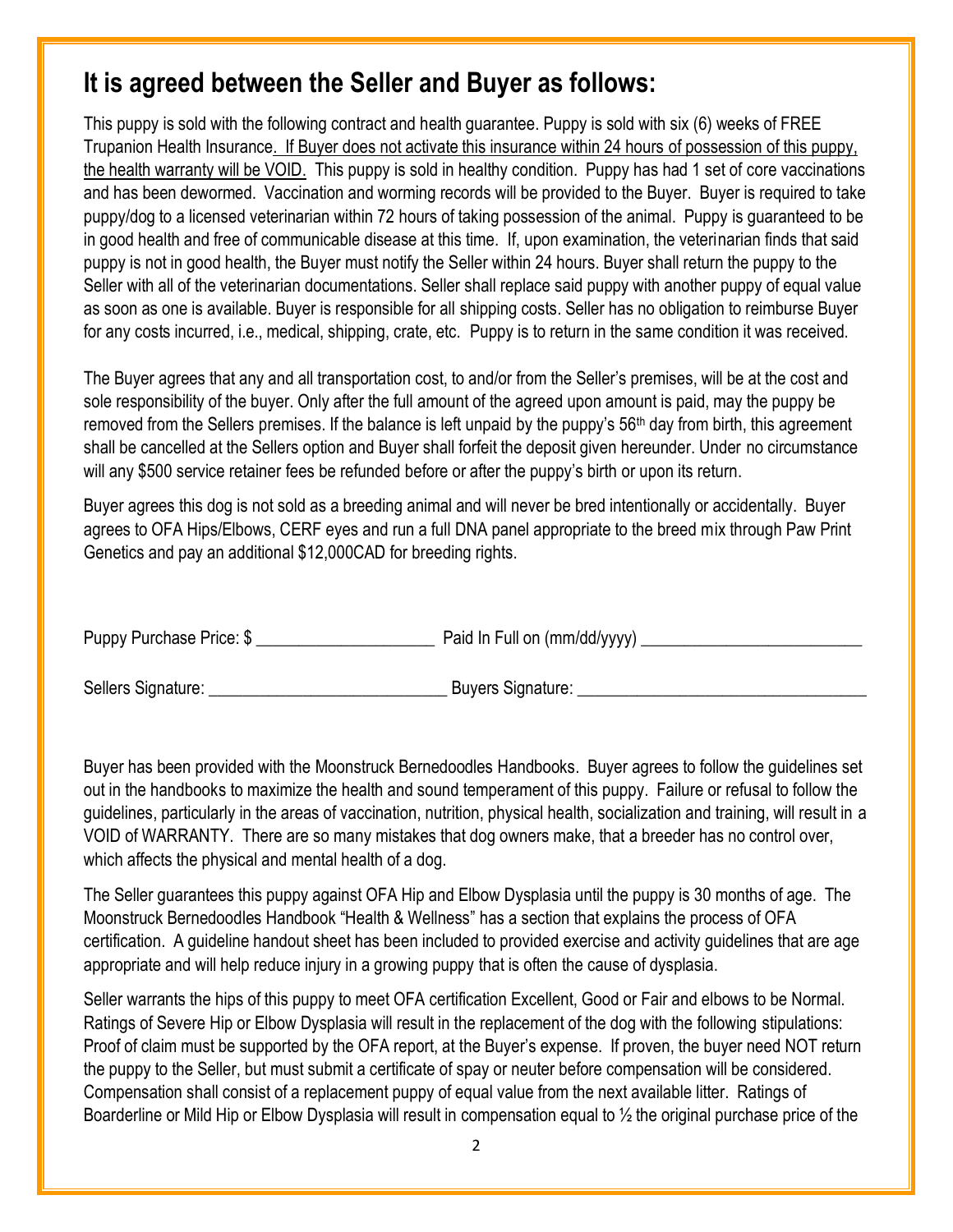puppy as stated in this agreement following the above stipulations. If, in the event, a veterinarian suspects hip or elbow problems, x-rays are to be sent to OFA for evaluation at the Buyers expense. Warranty on hips and elbows is VOID if: The puppy is not raised on a balanced (veterinary approved) raw meat or premium brand kibble; if the dog is bred prior to OFA certification, if the dog is heavily exercised (long runs or jerky movements like jumping or ball retrieval -refer to your handbook and handout) prior to 18 months of age or if the dog is not kept lean. Fat dogs are unhealthy dogs and excess body weight while growing is a direct cause of joint problems.

Seller warrants the puppy until 30 months of age to be free of genetic disease that would cause severe disability or death. If the puppy is found, conclusively by two veterinarians (one of the Buyers choosing and one of the Sellers choosing), to have a genetic disease that will cause severe disability or death, seller will replace the puppy with one of equal value, or  $\frac{1}{2}$  of the original purchase price of the puppy as stated in this agreement.

Seller is in NO WAY to be held liable for injury, damage to persons, property or other animals due to the puppy/dog's behaviour.

Buyer agrees this puppy/dog is NOT to be left in a backyard enclosure solely and NEVER tied up for extended periods (more than 1 hour) unsupervised. Raising a puppy requires specific care. Buyer agrees to socialize this puppy using the guidelines provided in the Moonstruck Bernedoodles Handbook "Puppy 101". The best genetic predispositions are useless if the puppy is inadequately socialized. Constant contact with various people, animals and environmental situations are necessary to ensure the mental soundness of this puppy.

Buyer agrees to train this puppy and attend obedience classes for the first 18 months of the dog's life. Consistent training is an absolute must to ensure the safety and well-being of this puppy. Buyer WILL only use a trainer that is reputable and has achieved CKC/AKC obedience titles or working titles, such as Schutzhund, French Ring etc. Anyone can call themselves a "dog trainer". The industry is not regulated. There are many, many "trainers" out there that have no business training dogs.

The Seller warrants this puppy against poor genetic temperament. If the puppy is found to be of poor temperament a replacement puppy will be provided from the next available litter providing the following stipulations are met: a certificate from a Veterinary Behaviour Specialist, or trainer of the Sellers choosing, must be provided to the Seller stating the puppy is overly shy or fearful due to genetic, inherited temperament, NOT poor socialization, and proof of euthanasia (if applicable), spay or neuter (if applicable) is provided to the Seller. Seller reserves the right to examine the dog herself at no charge to the owner. Warranty on temperament expires when the dog turns 12 months.

Buyer agrees to feed a *veterinary* recommended raw diet or premium brand kibble to this animal. Failure to do so will VOID warranty. If a claim against this puppy's warranty occurs, proof of diet will be required in form of receipts. Keep your receipts.

Buyer agrees to limit exercise as outlined in the Moonstruck Bernedoodles Handbooks. Failure to do so may cause damage to the dog and will VOID warranty.

Buyer agrees to follow vaccination guidelines as set out in the material provided by Moonstruck Bernedoodles. Failure to do so will VOID warranty. Over vaccination is linked directly to auto-immune disease.

Buyer agrees to leave the dog's gonads intact for a minimum of 20months. There are endless studies that link multiple health issues to early spay/neuter. Remaining intact for the entire period of growth is for the sole benefit of this puppy. If the Buyer chooses to remove gonads prior to 20 months of age, this warranty will be VOID.